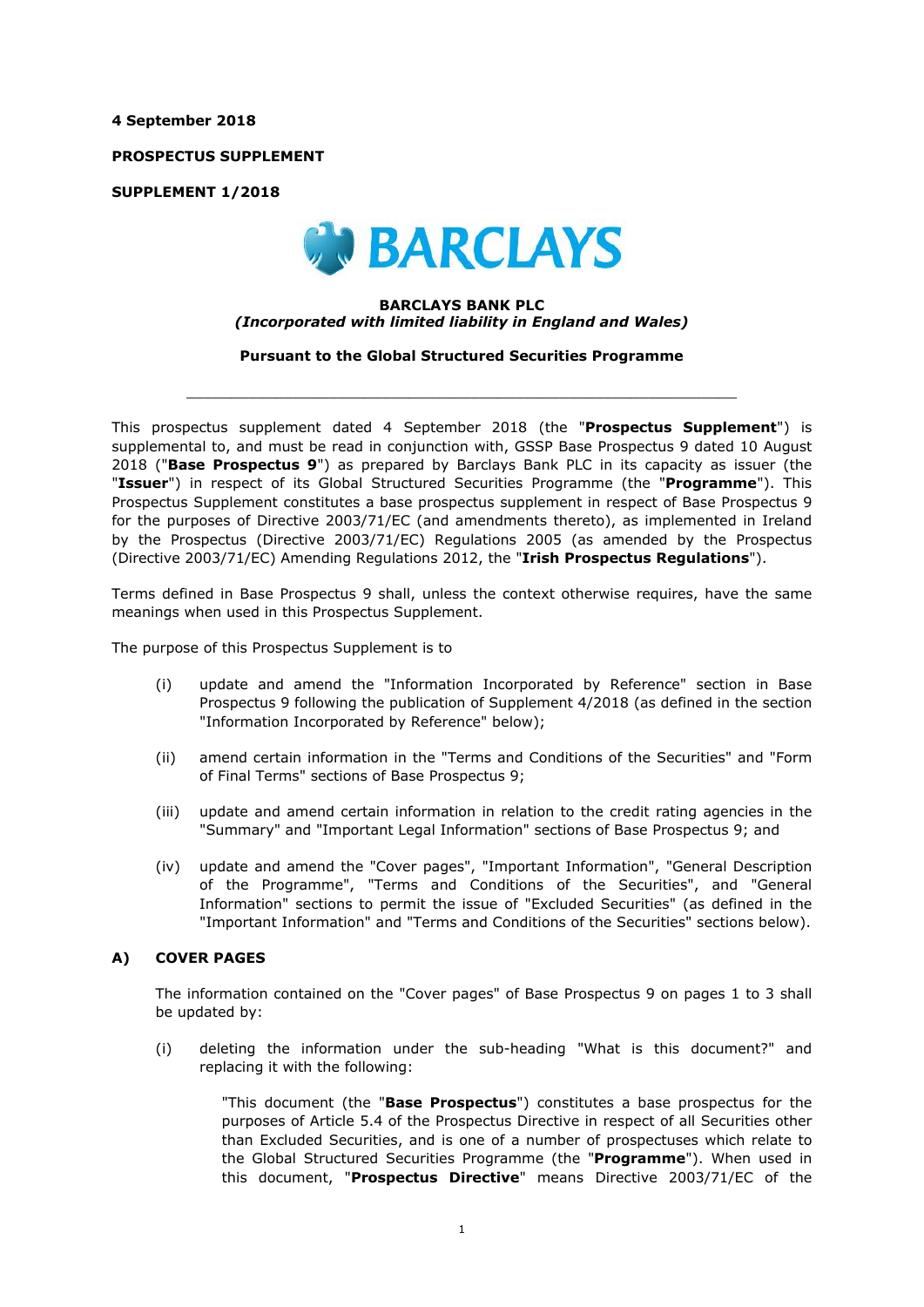European Parliament and of the Council (as amended, including by Directive 2010/73/EU) and includes any relevant implementing measures in a relevant member state of the European Economic Area.

This Base Prospectus is valid for one year and may be supplemented from time to time to reflect any significant new factor, material mistake or inaccuracy relating to the information included in it.

In respect of Excluded Securities, references herein to "Base Prospectus" shall be construed to be to "Offering Memorandum". The Offering Memorandum does not constitute a base prospectus for the purposes of Article 5.4 of the Prospectus Directive."

(ii) deleting the last paragraph under the sub-heading "What type of Securities does this Base Prospectus relate to?" and replacing it with the following:

"Application has been made to the Irish Stock Exchange plc trading as Euronext Dublin ("**Euronext Dublin**") for Securities (other than Excluded Securities) issued under the Programme during the period of 12 months from the date of this Base Prospectus to be admitted to the official list of Euronext Dublin and trading on the Main Securities Market."

(iii) deleting the sub-heading "What information is included in the Final Terms?" and the information thereunder and replacing it with the following:

#### "**What information is included in the Final Terms (or in the case of Excluded Securities the Pricing Supplement)?**

While this Base Prospectus includes general information about all Securities, the Final Terms (or in the case of Excluded Securities the Pricing Supplement) is the document that sets out the specific details of each particular issuance of Securities. For example, the Final Terms (or in the case of Excluded Securities the Pricing Supplement) will contain:

- the issue date;
- the dates on which the Securities may redeem early due to an 'autocall event' or at the option of the Issuer (in either case, if applicable);
- the type of interest and the interest payment dates (if applicable);
- the type of final redemption amount or entitlement payable or deliverable (assuming that the Securities do not redeem early) and the Scheduled Redemption Date; and
- any other information needed to complete the terms included in this Base Prospectus for the particular Securities (identified by the words 'as specified in the Final Terms' or other equivalent wording).

Wherever the General Conditions provide optional provisions, the Final Terms (or in the case of Excluded Securities the Pricing Supplement) will specify which of those provisions apply to a specific issuance of Securities.".

# **B) IMPORTANT INFORMATION**

The section entitled "Important Information" on pages 4 to 7 of Base Prospectus 9 shall be updated by inserting a new section immediately above the sub-heading "No compensation arrangements" on page 4 of Base Prospectus 9 as follows:

# "**Excluded Securities**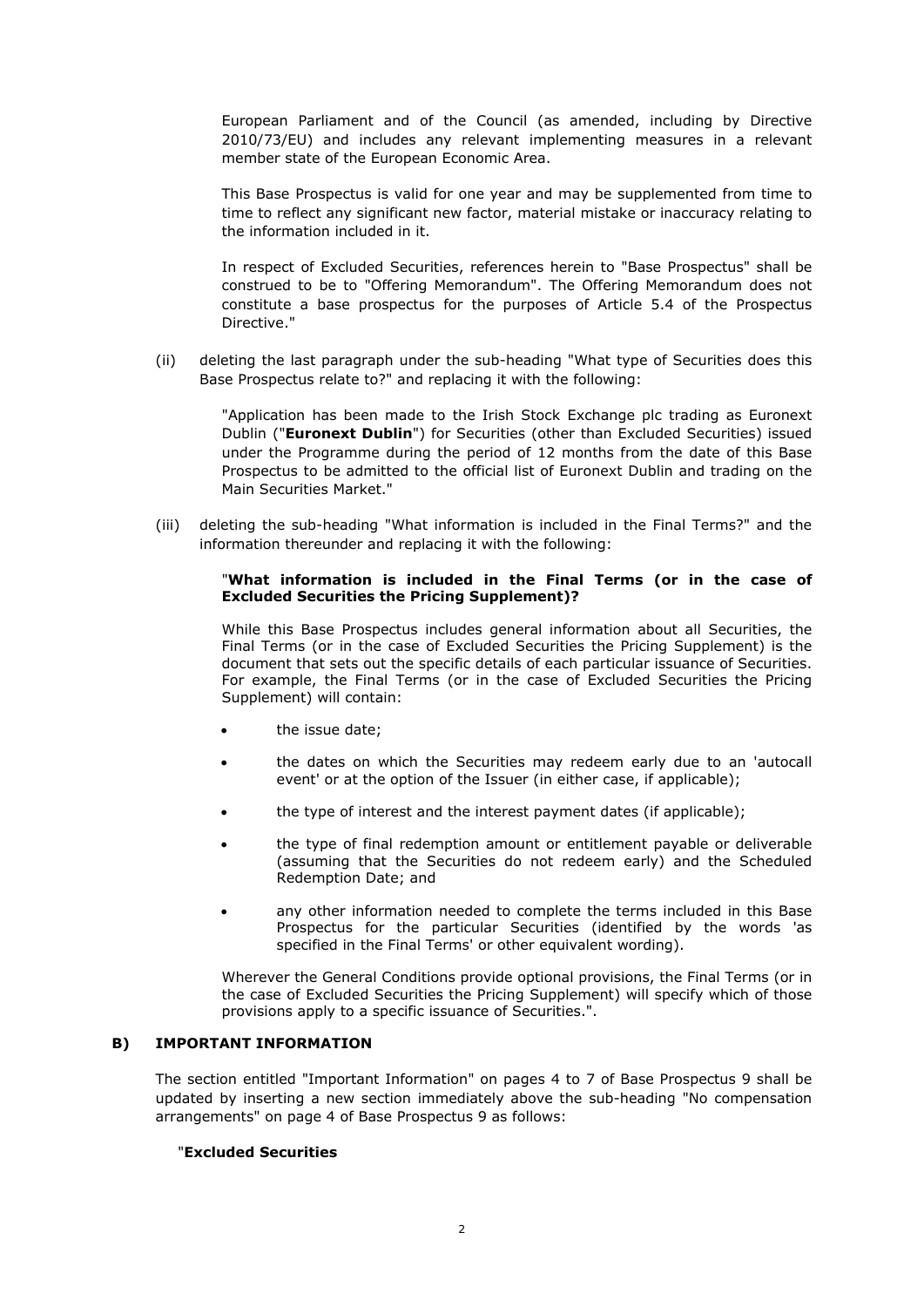"**Excluded Securities**" are Securities for which no prospectus is required to be published under the Prospectus Directive or are Securities which have a denomination of less than EUR 1,000 or equivalent in another currency or other terms (for example, payout terms) not strictly provided for under the terms herein. See "*Excluded Securities*" in the "*General Description of the Programme*" section below.

# **The Central Bank has neither approved nor reviewed information contained herein in connection with Excluded Securities.**

Excluded Securities shall be issued by way of a pricing supplement (the "**Pricing Supplement**") instead of Final Terms and, for such purpose, all references to "Final Terms" herein shall be deemed to be to "Pricing Supplement"."

# **C) SUMMARY**

The Summary which forms part of the Base Prospectus is hereby supplemented below by the deletion of Element B. 17 commencing on page 16 of the Base Prospectus and is replaced with the following:

| "B.17 | <b>Credit ratings</b><br>assigned to the | The short-term unsecured obligations of the Issuer<br>are rated A-1 by S&P Global Ratings Europe Limited,                                                                                                                                                                          |
|-------|------------------------------------------|------------------------------------------------------------------------------------------------------------------------------------------------------------------------------------------------------------------------------------------------------------------------------------|
|       | Issuer or its debt                       | P-1 by Moody's Investors Service Ltd. and F1 by Fitch                                                                                                                                                                                                                              |
|       | securities                               | Ratings Limited and the long-term unsecured<br>unsubordinated obligations of the Issuer are rated A<br>by S&P Global Ratings Europe Limited, A2 by Moody's<br>Investors Service Ltd. and A by Fitch Ratings Limited.<br>A specific issue of Securities may be rated or<br>unrated. |
|       |                                          | Ratings: This issue of Securities will [not be<br>rated][be rated as [ $\bullet$ ] by [Fitch Ratings Limited]<br>[Moody's Investors Service Ltd.] [S&P Global Ratings<br>Europe Limited]]."                                                                                        |

## **D) GENERAL DESCRIPTION OF THE PROGRAMME**

The section entitled "General Description of the Programme" on pages 113 to 114 of Base Prospectus 9 shall be updated by adding a new paragraph at the end of the section immediately following the paragraph entitled "Selling Restrictions" as follows:

"Excluded Securities: Excluded Securities are Securities for which no prospectus is required to be published under the Prospectus Directive or are Securities which have a denomination of less than EUR 1,000 or equivalent in another currency or other terms (for example, payout terms) not strictly provided for under the terms herein.

> **The Central Bank has neither approved nor reviewed information herein in relation to Excluded Securities. Information herein as it pertains to offerings of Excluded Securities shall not comprise part of the Base Prospectus but instead shall comprise a separate Offering Memorandum. The Offering Memorandum does not constitute a base prospectus for the**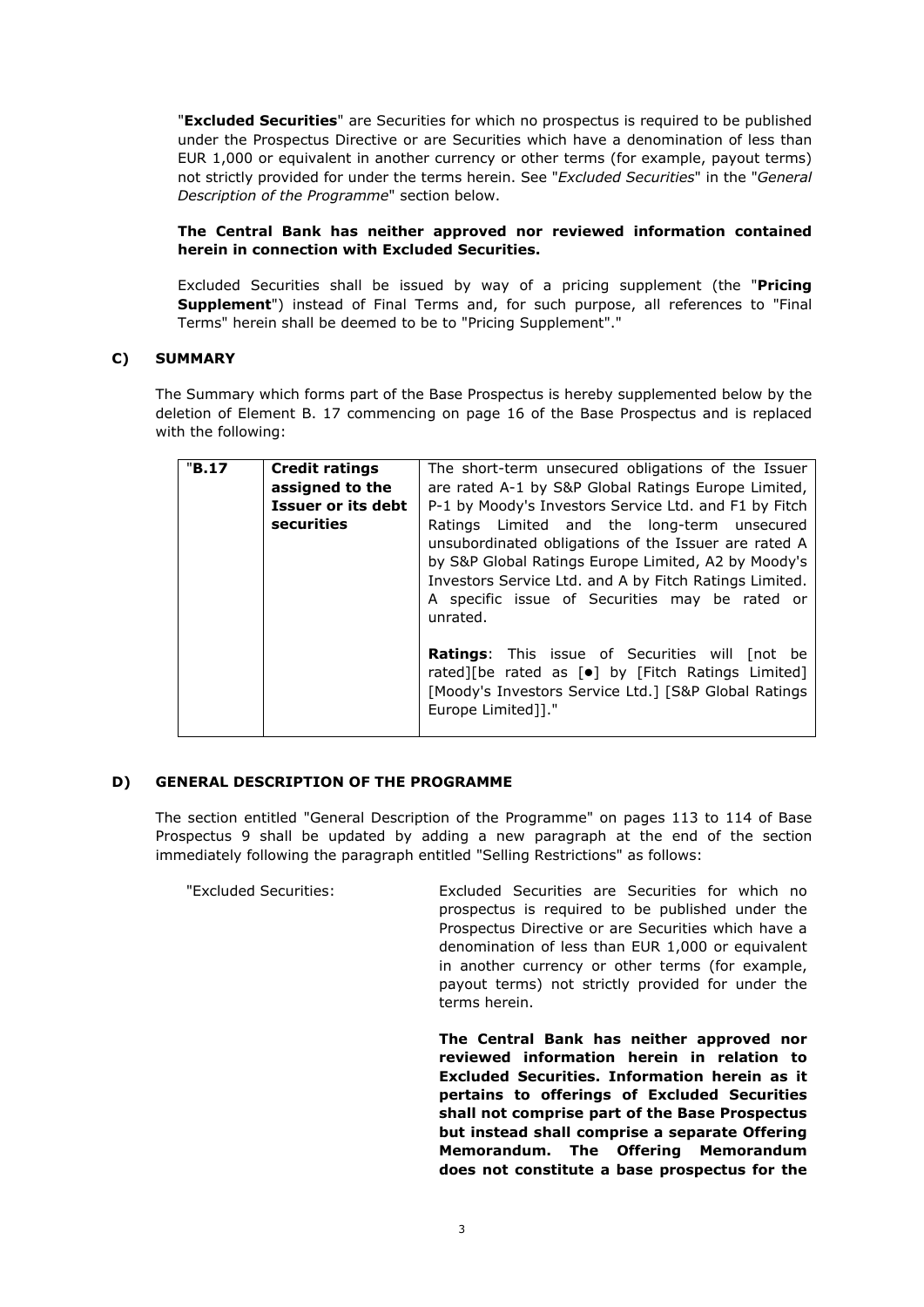# **purposes of Article 5.4 of the Prospectus Directive.**

Excluded Securities shall be issued by way of a pricing supplement (the "**Pricing Supplement**") instead of a Final Terms, and for such purpose all references to "Final Terms" herein shall be deemed to be to "Pricing Supplement".

The Pricing Supplement shall be substantially similar to the form of Final Terms, save that it shall:

- be prominently labelled "Pricing Supplement"
- delete certain information required by the Prospectus Directive
- include the following legend:

"NO PROSPECTUS IS REQUIRED IN ACCORDANCE WITH DIRECTIVE 2003/71/EC FOR THE ISSUE OF EXCLUDED SECURITIES DESCRIBED BELOW AND THIS PRICING SUPPLEMENT DOES NOT CONSTITUTE THE FINAL TERMS IN RESPECT OF THESE SECURITIES FOR THE PURPOSES OF ARTICLE 5.4 OF THE PROSPECTUS DIRECTIVE."."

# **E) INFORMATION INCORPORATED BY REFERENCE**

The section entitled "Information Incorporated by Reference" on pages 115 to 120 of Base Prospectus 9 shall be updated by:

- (i) adding the following document to the list of source documents in paragraph 1 (*Source documents*):
	- (1) Supplement 4/2018 dated 13 August 2018 to the Registration Document dated 16 March 2018 ("**Supplement 4/2018**").
- (ii) adding the following page references to the cross-reference lists in paragraph 2 (*Information incorporated by reference*):

# *From Supplement 4/2018*

The Issuer and the Group **Page 1** and the Group **Page 1** and the Group **Page 1** 

# **F) TERMS AND CONDITIONS OF THE SECURITIES**

The section entitled "Terms and Conditions of the Securities" on pages 121 to 372 of Base Prospectus 9 shall be updated by: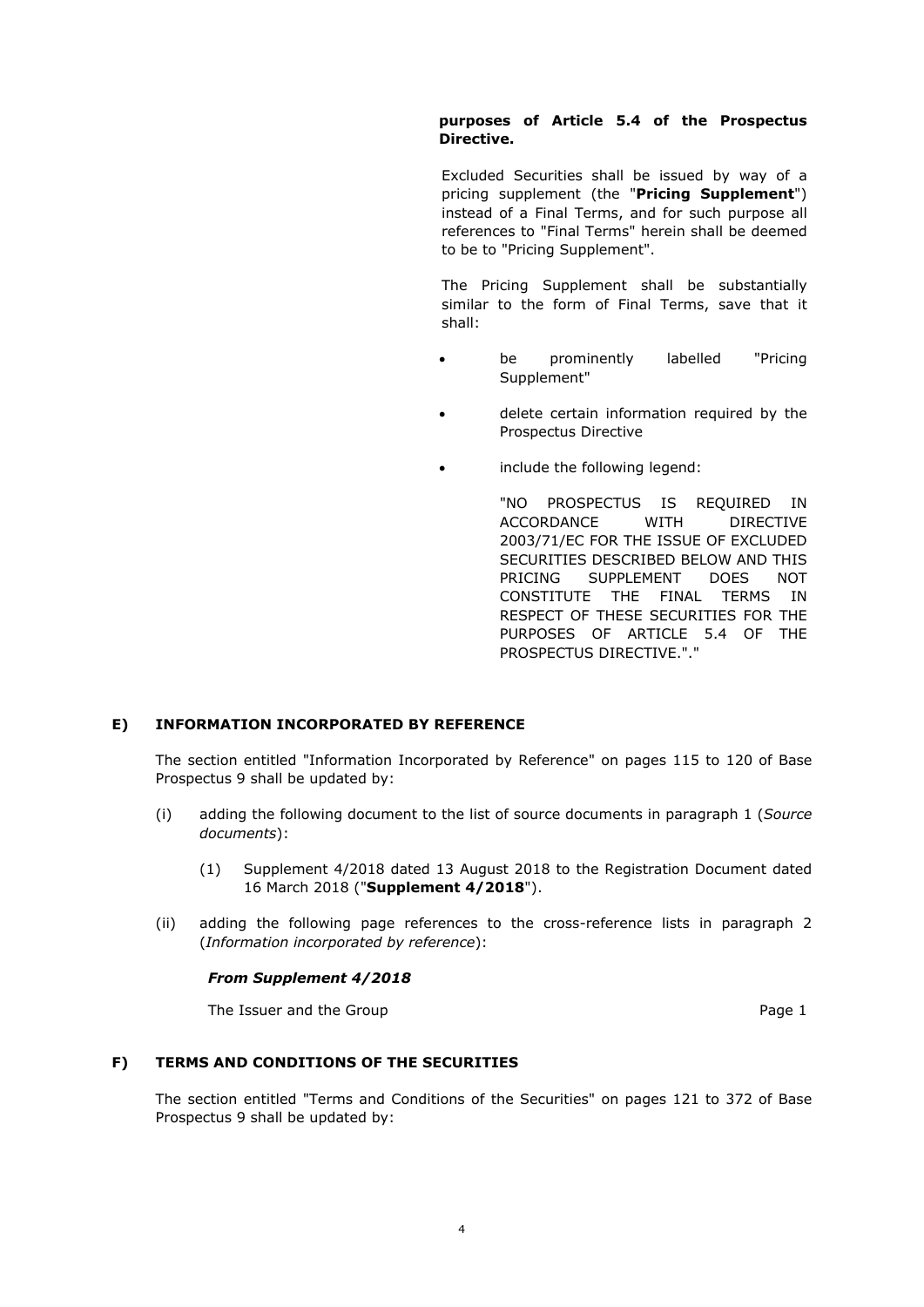(i) inserting a new paragraph at the end of section A (*INTRODUCTION*) on pages 124 to 125 of Base Prospectus 9 as follows:

"Notwithstanding anything else, the issue specific details relating to Excluded Securities will be set out in a pricing supplement (the "**Pricing Supplement**") which shall complete, supplement and (if applicable) amend the General Conditions (the General Conditions, as so completed, supplemented and (if applicable) amended, the "**Conditions**", in respect of such Excluded Securities). For such purpose, each reference in these General Conditions to "Final Terms" shall be deemed to be to "Pricing Supplement". "**Excluded Securities**" are Securities for which no prospectus is required to be published under the Prospectus Directive or are Securities which have a denomination of less than EUR 1,000 or equivalent in another currency or other terms (for example, payout terms) not strictly provided for under the terms of the GSSP Base Prospectus 9 dated 10 August 2018."

(ii) in respect of General Condition 7.12 (*Range Accrual*) on pages 167 to 169 of Base Prospectus 9, deleting the definition of "Interest Payment Date" on page 169 of Base Prospectus 9 in its entirety and replacing it with the following:

""**Interest Payment Date**" means, in relation to an Interest Valuation Date, the date as specified in the Final Terms, subject to adjustment in accordance with the Business Day Convention (if applicable)."

- (iii) in respect of General Condition 7.34 (*Knock-out*) on pages 199 to 200 of Base Prospectus 9, deleting the definitions of "Interest Barrier" and "Interest Barrier Percentage" on page 199 of Base Prospectus 9 in their entirety.
- (iv) in respect of General Condition 10.2 (*Capped Redemption*) on pages 209 to 212 of Base Prospectus 9, amending General Condition 10.2(c)(i)(E) on page 211 of Base Prospectus 9 so that General Condition 10.2(c)(i) shall now read as follows:
	- "(i) if either:
		- (A) the Vanilla Barrier Type is Autocall:
			- $(1)$  FP  $\geq$  FBP; or
			- (2) FP ≥ SPP;
		- (B) the Vanilla Barrier Type is Reverse Convertible and FP  $\geq$  SPP;
		- (C) the Knock-in Barrier Type is American, the American Barrier Type is Autocall and:
			- $(1)$  FP  $\geq$  FBP;
			- (2)  $FP \geq$  SPP; or
			- (3) a Knock-in Trigger Event has not occurred;
		- (D) the Knock-in Barrier Type is American, the American Barrier Type is Reverse Convertible and:
			- $(1)$  FP  $\geq$  SPP; or
			- (2) a Knock-in Trigger Event has not occurred; or
		- (E) the Knock-in Barrier Type is European and FP  $\geq$  Knock-in Barrier Percentage,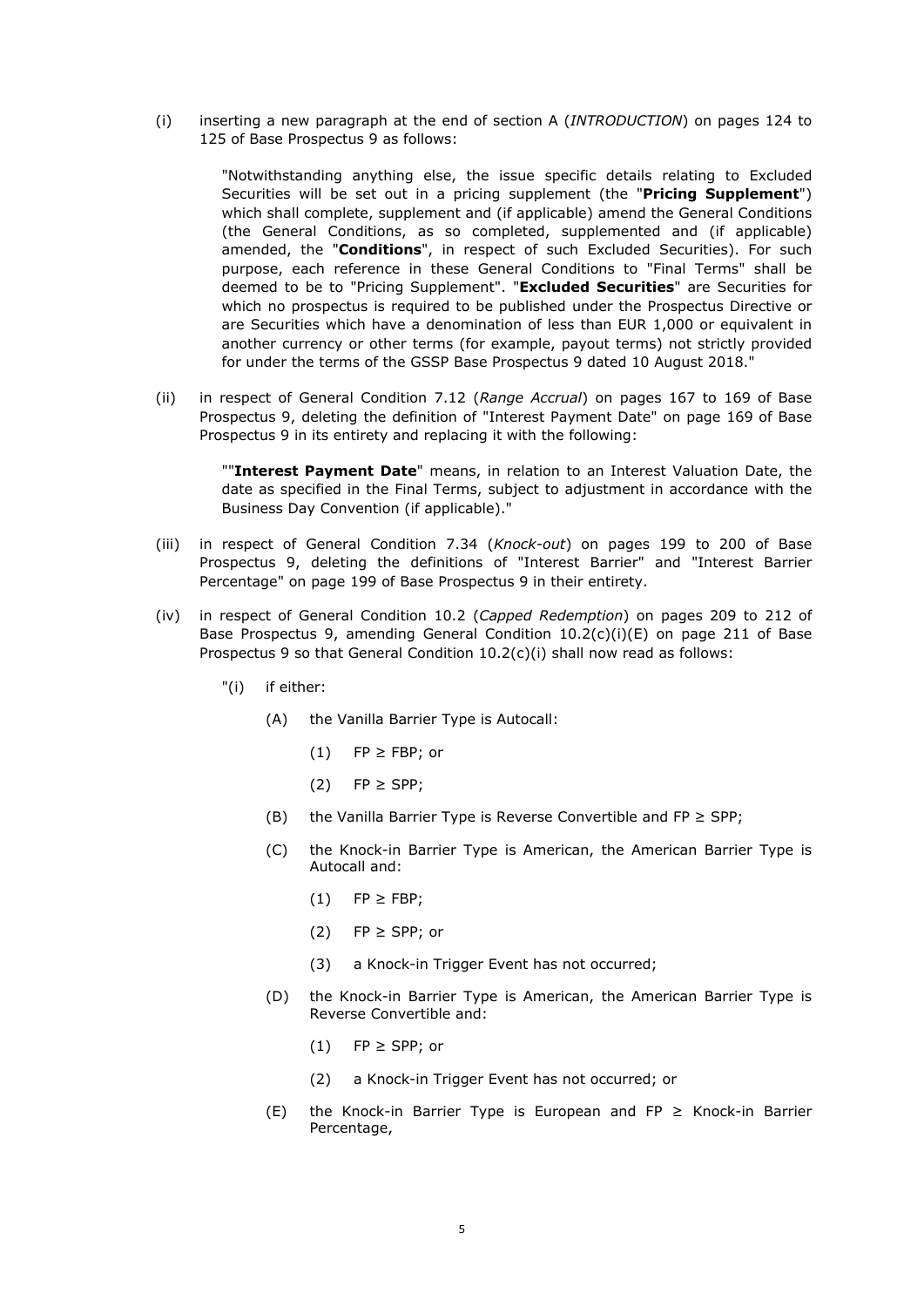then the Issuer will pay the Final Cash Settlement Amount, which will be a cash amount per Calculation Amount in the Settlement Currency equal to 100% × Calculation Amount;"

- (v) in respect of General Condition 10.27 (*Put Spread*) on pages 262 to 264 of Base Prospectus 9, amending General Condition 10.27(c)(ii)(A) on page 263 of Base Prospectus 9 so that General Condition 10.27(c)(ii) shall now read as follows:
	- "(ii) otherwise, if:
		- (A) FP < SPP; and
		- $(B)$  FP  $\geq$  LSPP,

then the Issuer will pay the Final Cash Settlement Amount, which amount will be a cash amount per Calculation Amount in the Settlement Currency determined in accordance with the following, subject to the Application of cash proceeds to purchase and deliver the Underlying Asset Provisions:

 $\left(\frac{\text{Final valuation Price}}{\text{Strike Price}}\right)$  × Calculation Amount"

(vi) in respect of General Condition 44.1 (*Definitions*) on pages 303 to 355 of Base Prospectus 9, inserting the following definition between the definitions for "LIBOR" and "Local Cap" on page 336 of Base Prospectus 9:

#### ""**Linear Interpolation**" means:

- (a) with respect to a short or long Interest Calculation Period, the straight-line interpolation by reference to two rates based on the Reference Rate, one of which will be determined as if the Designated Maturity were the period of time for which rates are available next shorter than the length of the affected Interest Calculation Period, and the other of which will be determined as if the Designated Maturity were the period of time for which rates are available next longer than the length of such Interest Calculation Period; and
- (b) with respect to a Disrupted Reference Rate or a Discontinued Reference Rate (as applicable), the straight-line interpolation by reference to two rates based on the Reference Rate, one of which will be determined as if the Designated Maturity were the period of time for which rates are available next shorter than the length of the Designated Maturity of the Disrupted Reference Rate or the Discontinued Reference Rate (as applicable), and the other of which will be determined as if the Designated Maturity were the period of time for which rates are available next longer than the length of the Designated Maturity of the Disrupted Reference Rate or a Discontinued Reference Rate (as applicable)."
- (vii) in respect of General Condition 44.1 (*Definitions*) on pages 303 to 355 of Base Prospectus 9, inserting the following definition between the definitions for "Recorded Ladder Performance" and "Redenomination Date" on page 336 of Base Prospectus 9:

""**Redemption Floor**" means the amount as specified in the Final Terms."

#### **G) FORM OF FINAL TERMS**

The section entitled "Form of Final Terms" on pages 373 to 404 of Base Prospectus 9 shall be updated by: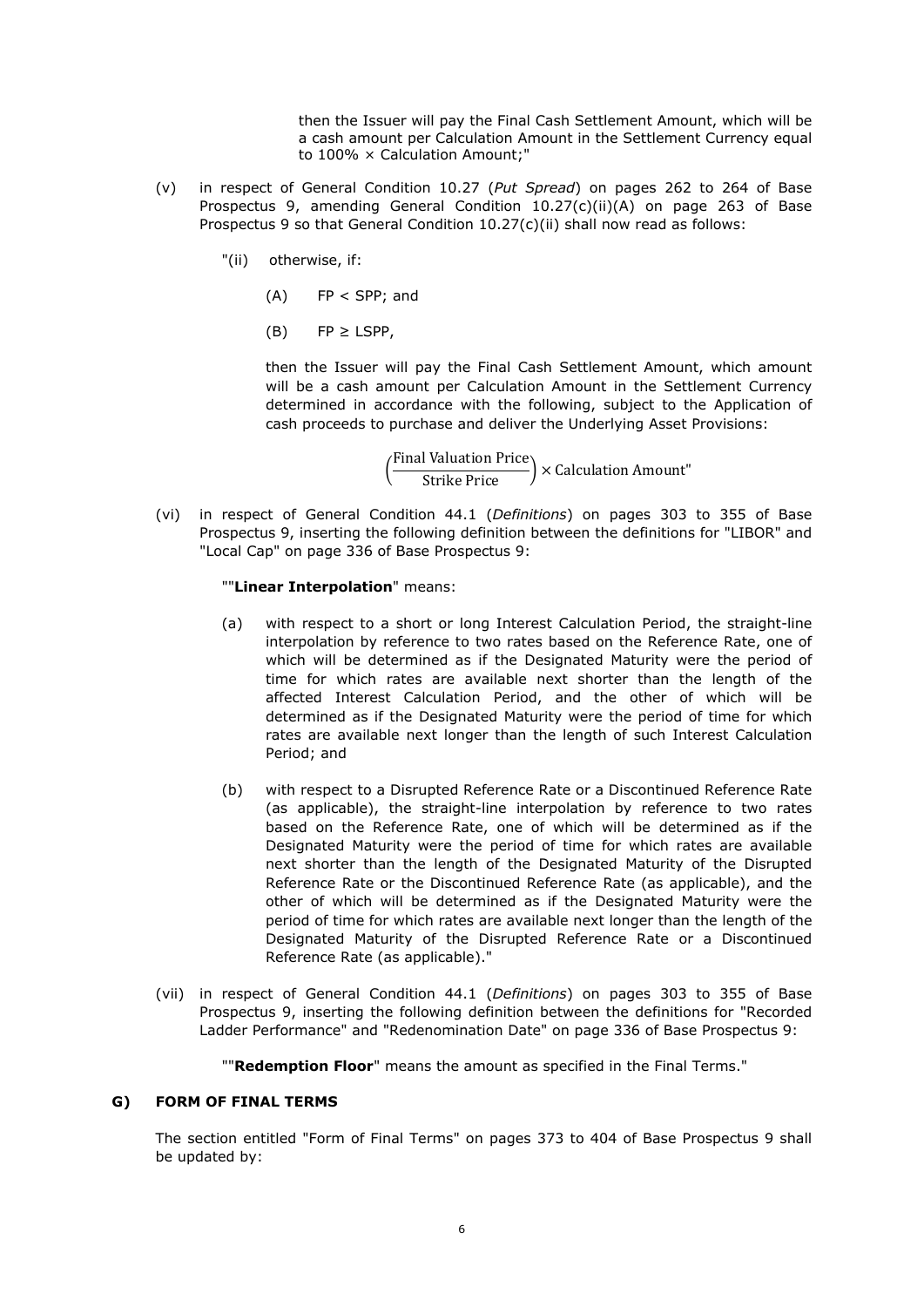(i) adding footnote "(1)" to the title "Form of Final Terms", which footnote shall read as follows:

> " (1) For all issuances of Excluded Securities replace all references to "Final Terms" with "Pricing Supplement" and delete all references to the Prospectus Directive."

(ii) deleting line item 16(a) (*Interest Payment Date[s]*) on page 378 of Base Prospectus 9 in its entirety and replacing it with the following:

| "(a) | [Interest<br>Date[s]: | Payment $[\bullet]$ [Each of the dates set out in Table 1 below<br>in the column entitled 'Interest Payment Date']<br>[, subject to adjustment in accordance with the<br><b>Business Day Convention</b> |
|------|-----------------------|---------------------------------------------------------------------------------------------------------------------------------------------------------------------------------------------------------|
|      |                       | [Actual Redemption Date]"                                                                                                                                                                               |

(iii) deleting line item 16(g)(i) (*CMS Rate Determination*) on pages 378 to 379 of Base Prospectus 9 in its entirety and replacing it with the following:

| $"$ [(i) | <b>CMS</b> | Determination: ]         | Rate   | [Not Applicable][Applicable]  |
|----------|------------|--------------------------|--------|-------------------------------|
|          |            | Specified<br>Rate:       | Swap   | $\lceil \bullet \rceil$       |
|          |            | Reference<br>Currency:   |        | [•]                           |
|          |            | Designated<br>Maturity:  |        | [●]                           |
|          |            | Relevant<br>page:        | Screen | $\blacksquare$                |
|          |            | <b>Relevant Time:</b>    |        | $\lbrack \bullet \rbrack$     |
|          |            | Pre-nominated<br>Index:  |        | [●] [Not Applicable]          |
|          |            | Linear<br>Interpolation: |        | [Applicable][Not Applicable]" |

(iv) deleting line item 16(g)(ii) (*Floating Rate Determination*) on page 379 of Base Prospectus 9 in its entirety and replacing it with the following:

| "[(ii) | Floating<br>Determination: 1 | Rate [Not Applicable][Applicable]                |
|--------|------------------------------|--------------------------------------------------|
|        | Arithmetic Mean:             | [Not Applicable][Applicable]                     |
|        | Offered Quotation:           | [Not Applicable][Applicable]                     |
|        | Designated<br>Maturity:      | [Up to] [●][Month[s]] [Year[s]] [Not Applicable] |
|        | Reference Rate:              | [●] [LIBOR] [EURIBOR] [EONIA]                    |
|        |                              |                                                  |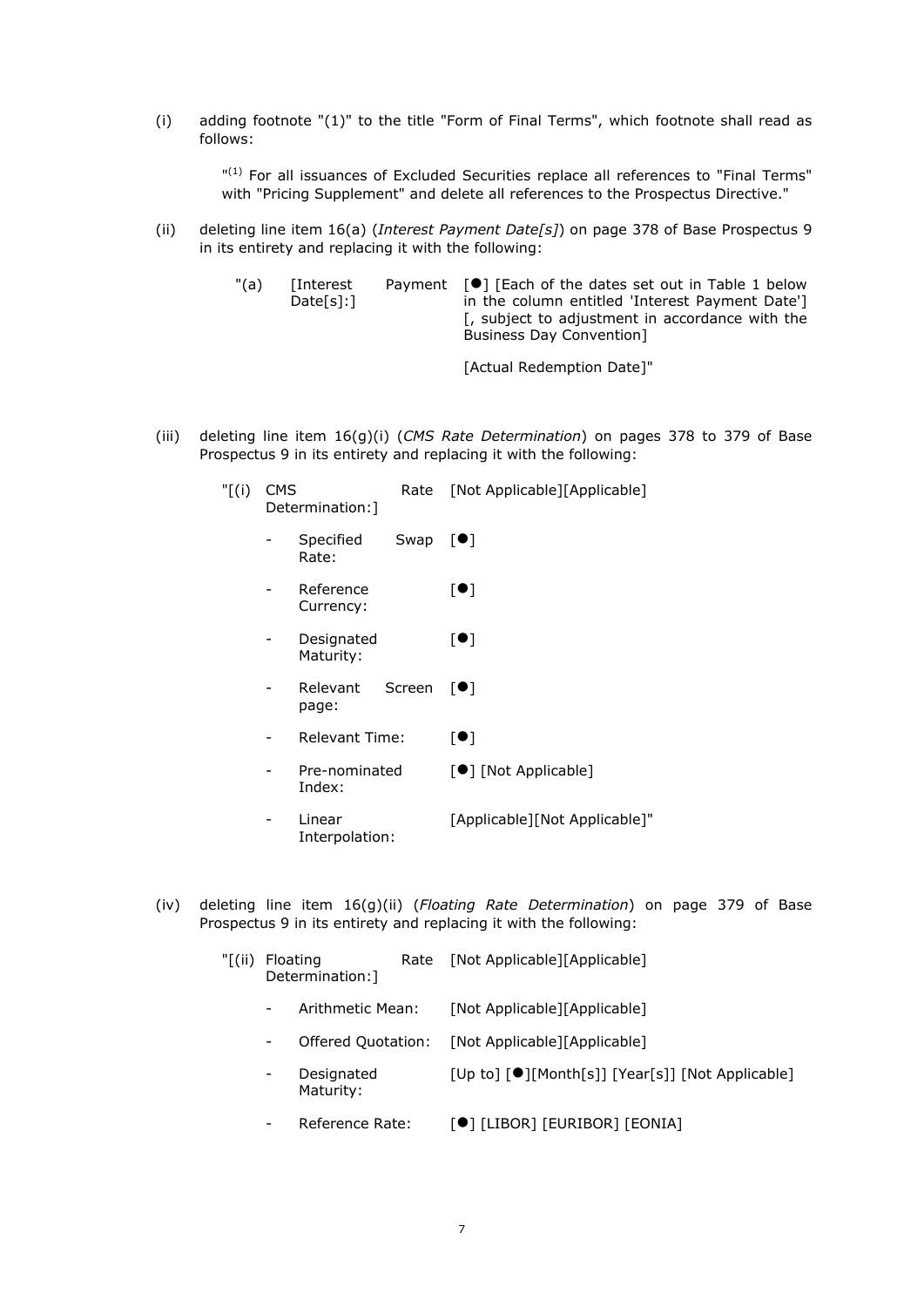|  | Relevant<br><b>Interbank Market:</b> | [●]                                          |
|--|--------------------------------------|----------------------------------------------|
|  | Relevant<br>Screen<br>Page:          | [Reuters Screen LIBOR01 Page]<br>$\bullet$   |
|  |                                      | [Reuters Screen EURIBOR01 Page]<br>$\bullet$ |
|  |                                      | [●]                                          |
|  | Relevant<br>Screen<br>Time:          | $\lceil \bullet \rceil$                      |
|  | Pre-nominated<br>Index:              | [●][Not Applicable]                          |
|  | Linear<br>Interpolation:             | [Applicable][Not Applicable]"                |

- (v) deleting line item 16(g)(iii) (*Bank of England Base Rate Determination*) on page 379 of Base Prospectus 9 in its entirety and replacing it with the following:
	- "[(iii) Bank of England Base [Not Applicable][Applicable] Rate Determination:]
		- **Designated** Maturity:  $[①]$ ]"
- (vi) deleting the line items entitled "T", "Knock-out Barrier Percentage" and "Strike Price Percentage<sub>(Interest)</sub>" on page 382 of Base Prospectus 9 in their entirety and replacing them with the following:
	- "(II)  $[T:]$  [Cach of the numbers set out in Table 1 above in the column entitled 'T'.] (mm) [Knock-out Barrier Percentage:] [<sup>0</sup>] [Each of the percentages set out in Table 1 above in the column entitled 'Knock-out Barrier Percentage'.] (nn) [Strike Price Percentage<sub>(Interest)</sub>: ] [<sup>0</sup>] [Each of the percentages set out in Table 1 above in the column entitled "Strike Price

Percentage(<sub>Interest</sub>)]"

## **H) IMPORTANT LEGAL INFORMATION**

The section entitled "Important Legal Information" on pages 467 to 476 of Base Prospectus 9 shall be amended by replacing the words "Standard & Poor's Credit Market Services Europe Limited" with the words "S&P Global Ratings Europe Limited" in the first paragraph under the sub-heading "Ratings" on page 468 of Base Prospectus 9, so that the paragraph shall now read as follows:

"The credit ratings included or referred to in this Base Prospectus or any document incorporated by reference are, for the purposes of Regulation (EC) No 1060/2009 on credit rating agencies (the "**CRA Regulation**"), issued by Fitch Ratings Limited ("**Fitch**"), Moody's Investors Service Ltd. ("**Moody's**") and S&P Global Ratings Europe Limited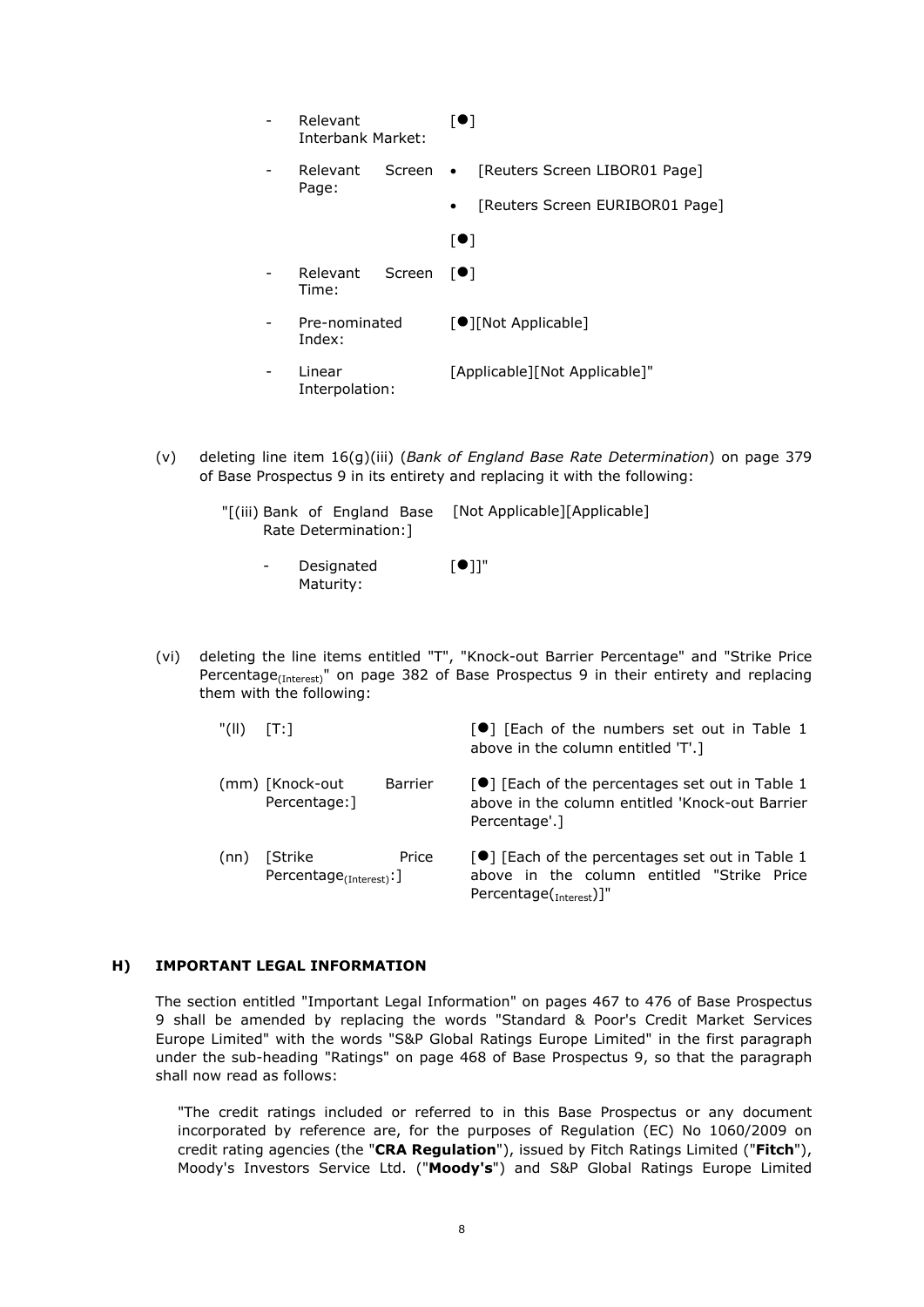("**Standard & Poor's**"), each of which is established in the European Union and has been registered under the CRA Regulation."

## **I) GENERAL INFORMATION**

The section entitled "General Information" on pages 477 to 481 of Base Prospectus 9 shall be updated by:

(i) deleting the first and second paragraphs under the sub-heading "Base Prospectus and supplements" on page 477 of Base Prospectus 9 in its entirety and replacing them with the following:

> "This Base Prospectus may be used for a period of one year from its date in connection with a public offer of Securities in the EU, or for the listing and for any admission to trading of a Series, save for in relation to Excluded Securities. A revised Base Prospectus will be prepared in connection with the listing of any Series issued after such period.

> If at any time the Issuer shall be required to prepare a supplement to the Base Prospectus pursuant to Article 51 of the Prospectus (Directive 2003/71/EC) Regulations 2005 (as amended), or to give effect to the provisions of Article 16(1) of the Prospectus Directive, the Issuer will prepare and make available an appropriate supplement to this Base Prospectus or a further base prospectus which, in respect of any subsequent issue of Securities to be offered to the public or to be admitted to trading on the regulated market of the Irish Stock Exchange plc trading as Euronext Dublin, or of any other Relevant Stock Exchange, shall constitute a supplement to the base prospectus as required by Article 51 of the Prospectus (Directive 2003/71/EC) Regulations 2005 (as amended)."

(ii) inserting a new paragraph at the end of the sub section entitled "Listing and Admission to Trading" on pages 477 to 478 of Base Prospectus 9 as follows:

"This section "Listing and Admission to Trading" does not apply in relation to Excluded Securities."

(iii) deleting the information appearing under the sub-heading "Minimum denomination" on page 479 of Base Prospectus 9 and replacing it with the following:

> "No securities may be issued which have a Specified Denomination of less than EUR 1,000 (or nearly equivalent in another currency), save Excluded Securities."

To the extent that there is any inconsistency between (a) any statement in this Prospectus Supplement (in relation to Base Prospectus 9) and (b) any other statement in, or incorporated by reference in Base Prospectus 9, the statements in (a) above shall prevail.

Supplement 4/2018 may be inspected during normal business hours at the registered office of the [Issuer or at https://www.home.barclays/prospectuses-and-documentation/structured](https://www.home.barclays/prospectuses-and-documentation/structured-securities/prospectuses.html)securities/prospectuses.html.

Investors should be aware of their rights under Regulation 52 of the Irish Prospectus Regulations. Investors who have agreed to purchase or subscribe for Warrants before this Prospectus Supplement was published have the right, exercisable within two working days after the date on which this Prospectus Supplement is published, to withdraw their acceptances. This right is exercisable up to, and including 6 September 2018. Investors should contact the distributor from which they agreed to purchase or subscribe the Warrants in order to exercise their withdrawal rights.

References to Base Prospectus 9 shall hereafter mean Base Prospectus 9 as supplemented by this Prospectus Supplement. The Issuer accepts responsibility for the information contained in this